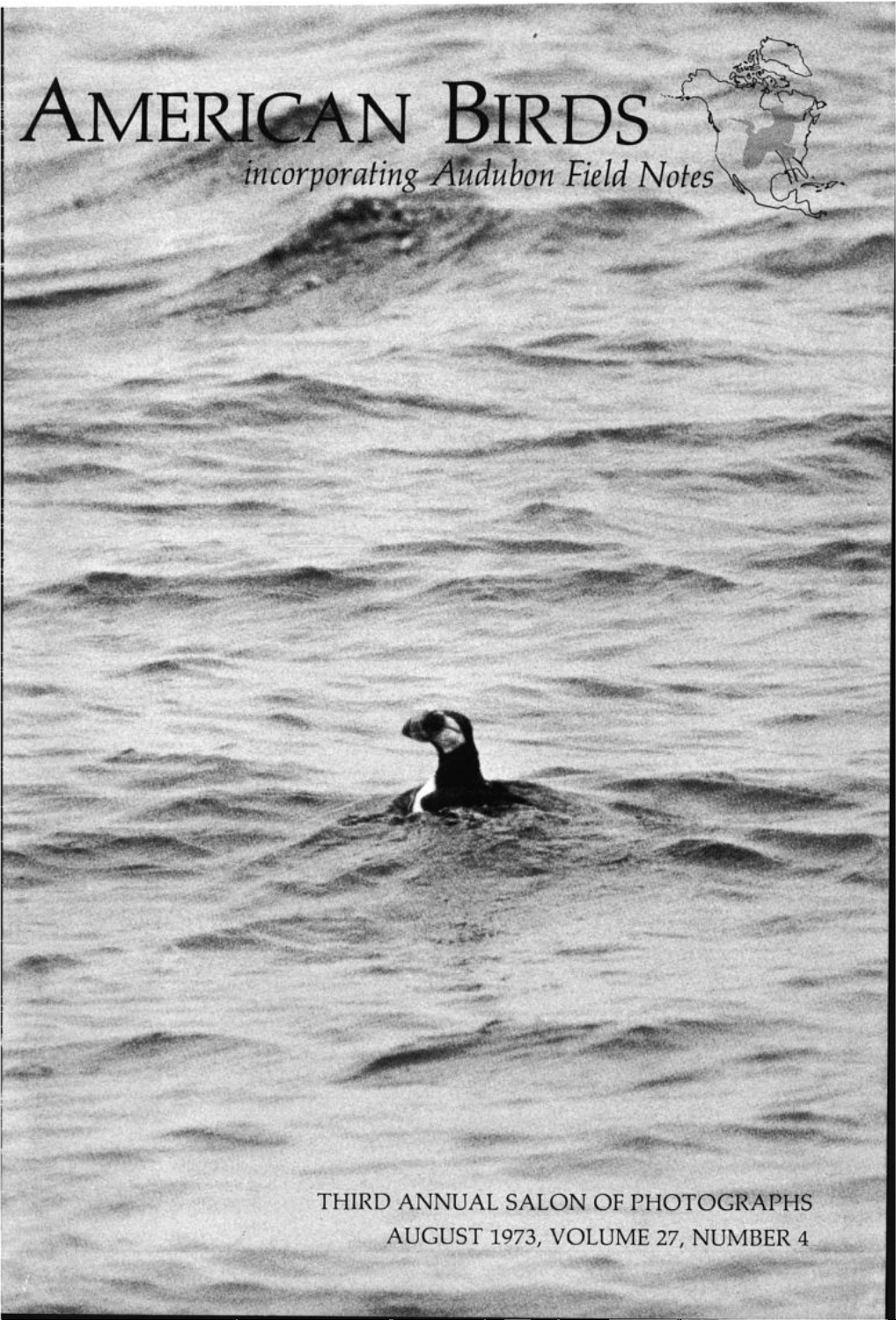

# **AMERICAN BIRDS l incorporating Audubon Field Notes**

### **AUGUST 1973, VOLUME 27, NUMBER 4 PUBLISHED BY THE NATIONAL AUDUBON SOCIETY IN COLLABORATION WITH THE U.S. FISH & WILDLIFE SERVICE**

A bimonthly journal devoted to the birds of North America

**The Table of Contents for this issue w,ill be found on the back cover** 

**EDITORIAL ADVISORS John W. Aldrich Allan D. Cruickshank Eugene Eisenmann Thomas R. Howell Robert J. Newman Roger Tory Peterson Olin Sewall Pettingill, Jr. Dale A. Zimmerman** 

#### $\ast$ **EDITORS**

**Robert S. Arbib, Jr./Editor Chandler S. Robbins/Technical Editor Lois Heilbrun/Christmas Bird Count Willet T. Van Velzen/Breeding Bird Populations Ronald A. Ryder/Winter Bird Populations Thana Siriphorn/Circulation Kathleen Rafferty/Cartography** 

**AMERICAN BIRDS is published six times a year. Editorial and business offices are located at 950 Third Avenue, New York, N.Y. 10022. Subscription: \$6.00 a year for the U.S.A., \$6.25 foreign. Single copies: Christmas Bird Count (April), \$3.50 per copy; Fall Migration (February),**  Winter Season and Winter Bird Population Study (June), Spring Migration (August), Nesting Season **(October) and fhe Breeding Bird Census (December), \$1.00 per copy. Checks and money orders should be made payable to AMERICAN BIRDS. Second class postage paid at New York, N.Y. and additional Post Offices.** Copyright <sup>©</sup> 1973 by the National Audubon Society, Inc. **Postmaster: if undeliverable, please notify American Birds on Form 3579 at 950 Third Avenue, New York, N.Y. 10022.** 

#### **ADVERTISING RATES EFFECTIVE JANUARY 1, 1972**

| Space                     | <b>Dimensions</b><br>width depth                                           | l issue | 3 issues | 6 issues |
|---------------------------|----------------------------------------------------------------------------|---------|----------|----------|
| Full page                 | $5\frac{1}{2}'' \times 8''$                                                | \$200   | \$560    | \$1000   |
| $\frac{1}{2}$ page vert.  | $25\%'' \times 8''$                                                        | 110     | 300      | 550      |
| $\frac{1}{2}$ page horiz. | $5\frac{1}{9}$ $\times$ 4"                                                 | 110     | 300      | 550      |
| $\frac{1}{3}$ page horiz. | $5\frac{1}{2}$ $\times$ 25/a"                                              | 80      | 215      | 400      |
| $\frac{1}{4}$ page vert.  | $25/8'' \times 4''$                                                        | 65      | 170      | 325      |
| $\frac{1}{4}$ page horiz. | $5\frac{1}{9}$ $\times$ 2"                                                 | 65      | 170      | 325      |
|                           | "Market Place" (Classified) \$3.00 per line. Min. 3 lines (135 characters) |         |          |          |

**Bleed. Full pages only. Add 15% to base price.** 

**Bleed size:**  $6\frac{3}{4}$ **"**  $\times$  $9\frac{3}{4}$ **". Trim size:**  $6\frac{9}{16}$ **"**  $\times$   $9\frac{1}{8}$ ".

**Back cover: Add 10% to base price.** 

**Dtscounts for Listed Advertising Agencies 15%.** 

**Stx-time discounts apply only if units run within a 2 year period. Three-time discounts if units run in one year.** 

Six issues per year Publication date last day of Feb**ruary, April, June, August, October, December** 

**Deadline for receiving copy: Six weeks in advance of publication date.** 

**Columns to page: 2. Column width: 16 picas. Full page width: 33 picas.** 

**Text type is 9 pt. Times Roman and 8/9 Times Roman Publication will set copy to your layout, but for special logotypes, etc., send cuts or repros. Typography and composition will be billed at cost. Printing: offset** 

Address all communications and orders to: Advertising **Department, American Birds, 950 Third Avenue, New York, N Y 10022**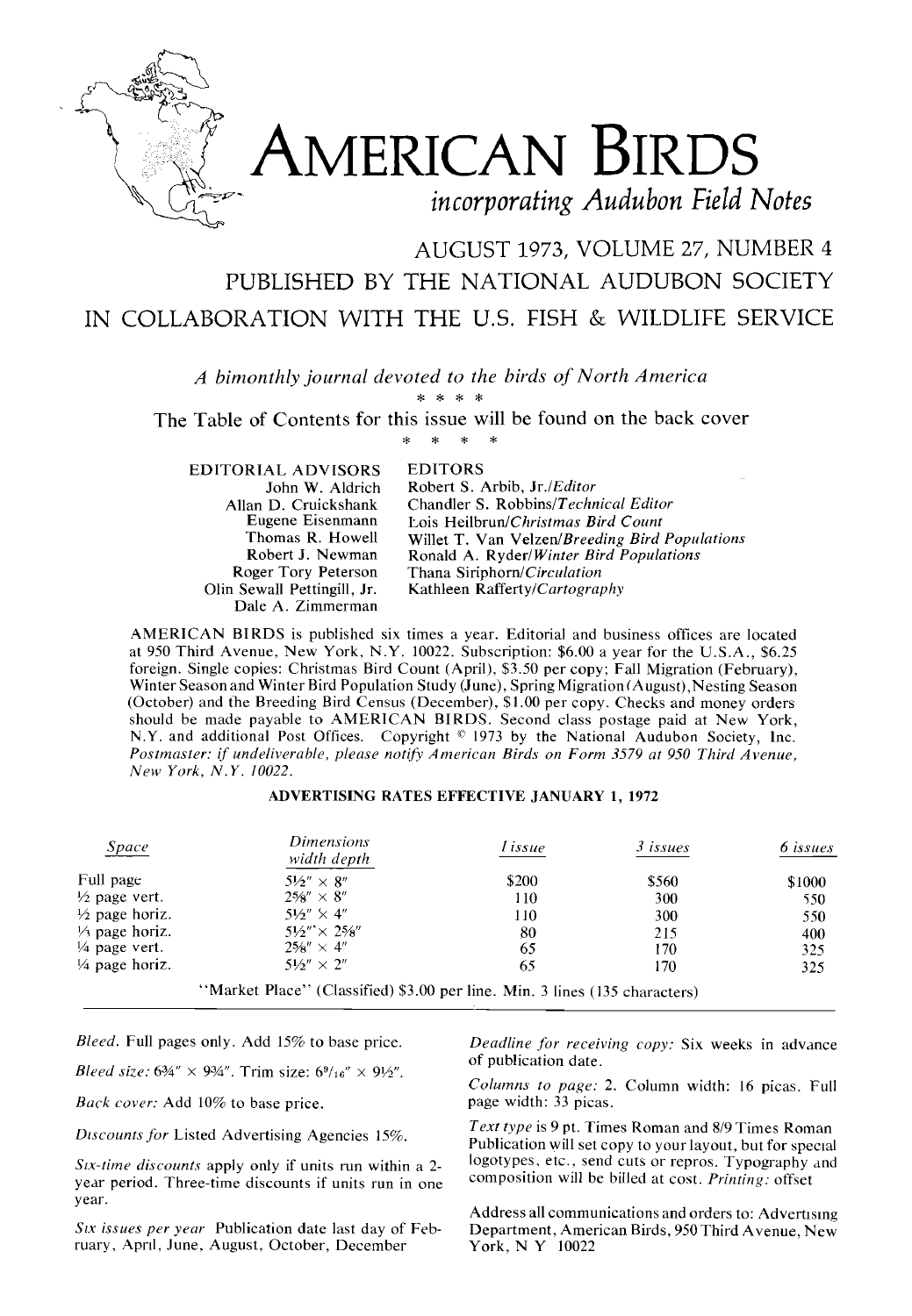## **Market Place**

#### **BOOKS**

**RARE, Antiquarian, and Out-of-print books on Ornithology and Natural History. World-wide search service. Libraries, small collections, and single volumes purchased. RUDOLPH WM. SABBOT. NATURAL HISTORY BOOKS, BOX 772, Woodland Hills, CA 91364.** 

**BIRD BOOKS. Save on new and recent books in print. Personal service for your needs. For free lists, write to BUTEO BOOKS, P.O. Box 481, Vermillion, SD 57069.** 

**BOOKS on birds, general nature, ecology and camping at discount prices. JERRY F. PACE, Post Office Box 4, Cocoa, Fla. 32922.** 

**BOOKS on Birds, Mammals, Natural History subjects. New or out-of-print. Catalogs furnished. PIERCE BOOK CO., Winthrop, Iowa 50682.** 

**ON BUILDING A BASIC ORNITHOLOGICAL LIBRARY. A 16-page guide to the most important general works, field guides, special subject books, regional books, literary masterpieces. Designed to guide the personal collector or library. In 4 parts: 1. Symposium of 7 authorities selecting and commenting on their own 25-title basic lists; 2. The master list of 60 books; 3. The most useful regional, state, province and Latin America area books; 4. New and forthcoming books. Reprinted from American Birds, October 1971, updated. Highly praised, now out-of-print. \$1.25 post-paid. Special rates for resale by clubs, bookstores, nature centers. American Birds, 950 Third Avenue, New York, NY 10022.** 

#### **BIRDER'S KIT**

**Send now for Birder's Kit. A year's subscription (Jan -Dec.) brings Where-to-Watch-Birds-ln-Massachusetts, Field Problems (discussions on difficult identifications) and other useful leaflets in a monthly mailing. Send \$5.5 to 'Kit', Massachusetts Audubon Society, Lincoln, MA 01773.** 

#### **REPRINTS AVAILABLE**

**The Audubon Winter Bird-Population Study, by Haven Kolb, 25½; Breeding-Bird-Censuses --Why and How, by George A. Hall, 25½; Breeding-Bird Census Instructions, by Willet T. Van Velzen, 25½; An Appraisal of the Winter Bird-Population Study Technique, by Chandler S. Robbins, 25½; A Quantitative Method of Habitat Description, by Frances C. James and Henry H. Shugart, Jr., 35½; A Program for the Preservation of Documentary Photographs, by Richard L. Plunkett and Chandler S. Robbins, 10c; On the Art of Estimating Numbers, by Robert Arbib, 25½. Order from American Birds, 950 Third Avenue, New York, NY 10022.** 

#### **STAMPS**

**BIRDS ON POSTAGE STAMPS from many countries. 100 all different \$1.50. Free list. KAY FORD. P.O. Box 5203, Gulfport, Fla. 33737.** 

#### **BOOKS WANTED**

**YOU GET A TAX DEDUCTION when you donate unwanted back issues of Audubon Field Notes and American Birds to the National Audubon Society. We acknowledge to you the current value of each issue you send, plus your postage, as a tax deductible gift to an educational organization. We use your copies to fill long-standing orders from libraries and others. Presently urgently needed are any and all issues of Audubon Field Notes, Vols. 1-8, plus Vol. 17, No. 6; Vol. 19, No. 6; Vol. 21, No. 6; Vol. 23, No. 1; American Birds, Vol. 25, No. 1, 4, 5, and Vol. 26, No. 1. Send copies in good condition only, securely wrapped, to: American Birds, 950 Third Avenue, New York, N.Y. 10022.** 

#### **OPTICAL EQUIPMENT**

**BAUSCH & LOMB at lowest prices. Zoom 60 \$104.52, Balscope Sr. \$8607. Also Leitz, Zeiss, Bushnell binoculars and accessories. Request literature. BIRDING, 23 Dartmouth St., Amsterdam, N.Y. 12010.**